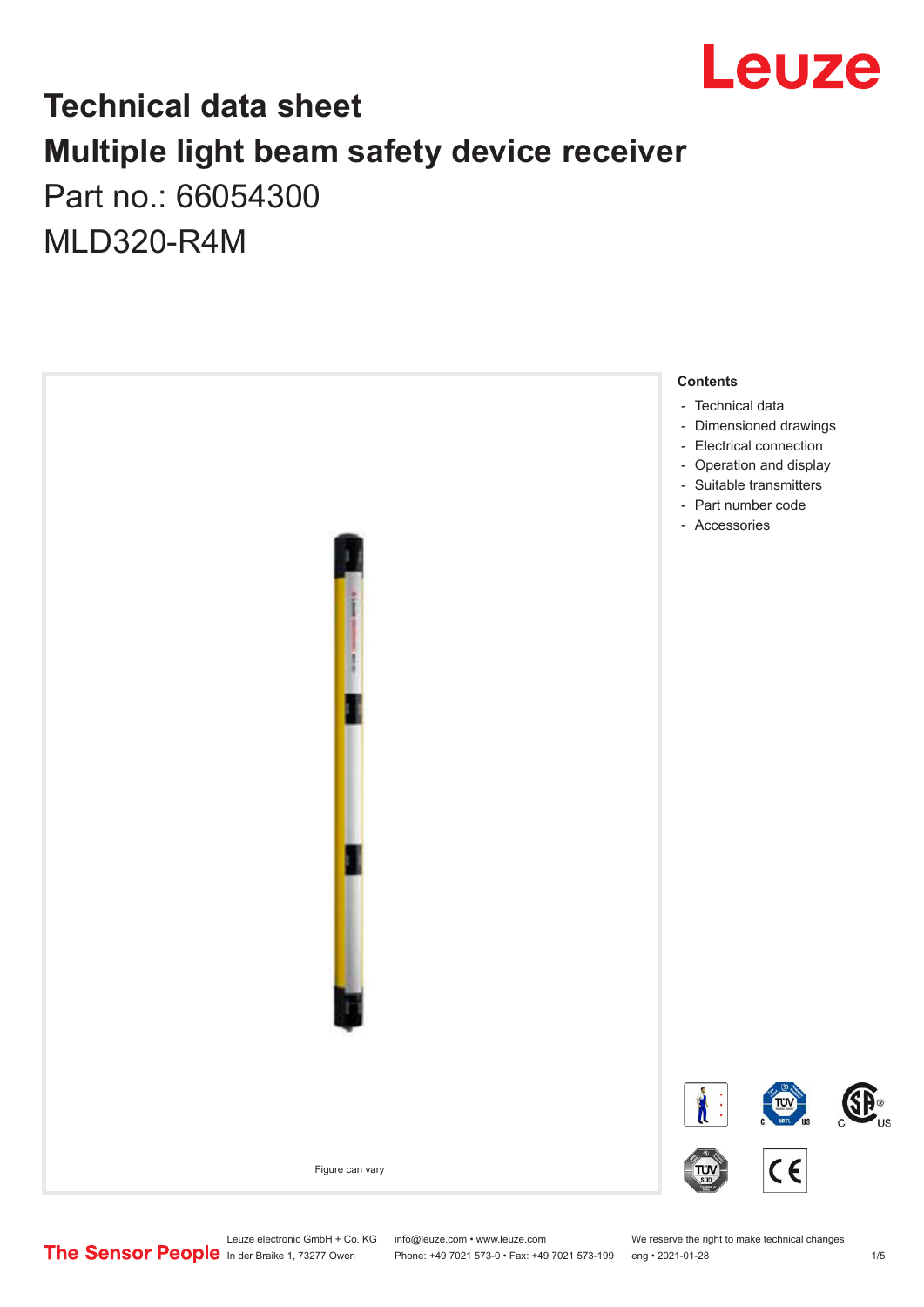### <span id="page-1-0"></span>**Technical data**

# Leuze

| <b>Basic data</b>                              |                                                    |
|------------------------------------------------|----------------------------------------------------|
| <b>Series</b>                                  | <b>MLD 300</b>                                     |
| Device type                                    | Receiver                                           |
| <b>Special version</b>                         |                                                    |
| <b>Special version</b>                         | Integrated status indicator                        |
| <b>Functions</b>                               |                                                    |
|                                                |                                                    |
| <b>Functions</b>                               | Contactor monitoring (EDM), selectable             |
|                                                | Start/restart interlock (RES), selectable          |
| <b>Characteristic parameters</b>               |                                                    |
| Type                                           | 2, IEC/EN 61496                                    |
| <b>SIL</b>                                     | 1, IEC 61508                                       |
| <b>SILCL</b>                                   | 1, IEC/EN 62061                                    |
| Performance Level (PL)                         | c, EN ISO 13849-1                                  |
| MTTF <sub>a</sub>                              | 204 years, EN ISO 13849-1                          |
| PFH <sub>D</sub>                               | 1.2E-08 per hour                                   |
| Mission time T <sub>M</sub>                    | 20 years, EN ISO 13849-1                           |
| Category                                       | 3, EN ISO 13849                                    |
| <b>Optical data</b>                            |                                                    |
| <b>Number of beams</b>                         | 4 Piece(s)                                         |
| <b>Beam spacing</b>                            | 300 mm                                             |
| <b>Electrical data</b>                         |                                                    |
| <b>Protective circuit</b>                      |                                                    |
|                                                | Overvoltage protection                             |
|                                                | Short circuit protected                            |
| Performance data                               |                                                    |
| Supply voltage $U_{B}$                         | 24 V, DC, -20  20 %                                |
| Current consumption, max.                      | 150 mA, Without external load                      |
| <b>Fuse</b>                                    | External with max, 3 A                             |
|                                                |                                                    |
| <b>Inputs</b>                                  |                                                    |
| Number of digital switching inputs             | 3 Piece(s)                                         |
|                                                |                                                    |
| <b>Switching inputs</b><br>Type                | Digital switching input                            |
| Switching voltage high, min.                   | 18.2 V                                             |
| Switching voltage low, max.                    | 2.5V                                               |
| Switching voltage, typ.                        | 23 V                                               |
| Voltage type                                   | DC                                                 |
| Switching current, max.                        | 5 mA                                               |
|                                                |                                                    |
| Digital switching input 1<br><b>Assignment</b> | Connection 1, pin 1                                |
| <b>Function</b>                                | Control input for start/restart interlock          |
|                                                | (RES)                                              |
| Digital switching input 2                      |                                                    |
| <b>Assignment</b>                              | Connection 1, pin 3                                |
| <b>Function</b>                                | Control input for contactor monitoring<br>(EDM)    |
| Digital switching input 3                      |                                                    |
| <b>Assignment</b>                              | Connection 1, pin 4                                |
| <b>Function</b>                                | Control input for start/restart interlock<br>(RES) |

| Outputs                                                          |                                      |  |
|------------------------------------------------------------------|--------------------------------------|--|
| Number of safety-related switching 2 Piece(s)<br>outputs (OSSDs) |                                      |  |
| Number of digital switching outputs 1 Piece(s)                   |                                      |  |
| Safety-related switching outputs                                 |                                      |  |
| <b>Type</b>                                                      | Safety-related switching output OSSD |  |
| Switching voltage high, min.                                     | 18.2 V                               |  |
| Switching voltage low, max.                                      | 2.5V                                 |  |
| Switching voltage, typ.                                          | 23V                                  |  |
| <b>Voltage type</b>                                              | DC                                   |  |
| Current load, max.                                               | 380 mA                               |  |
| <b>Load inductivity</b>                                          | 2,200,000 µH                         |  |
| <b>Load capacity</b>                                             | $0.3 \mu F$                          |  |
| Residual current, max.                                           | $0.2 \text{ mA}$                     |  |
| Residual current, typ.                                           | $0.002$ mA                           |  |
| Voltage drop                                                     | 1 <sub>V</sub>                       |  |
|                                                                  |                                      |  |
| Safety-related switching output 1                                |                                      |  |
| <b>Assignment</b>                                                | Connection 1, pin 6                  |  |
| <b>Switching element</b>                                         | Transistor, PNP                      |  |
| Safety-related switching output 2                                |                                      |  |
| Assignment                                                       | Connection 1, pin 5                  |  |
| <b>Switching element</b>                                         | Transistor, PNP                      |  |
|                                                                  |                                      |  |
| <b>Switching outputs</b>                                         |                                      |  |
| <b>Type</b>                                                      | Digital switching output             |  |
| Switching voltage high, min.                                     | 18.2 V                               |  |
| Switching voltage low, max.                                      | 2.5V                                 |  |
| Switching voltage, typ.                                          | 23 V                                 |  |
| Voltage type                                                     | DC                                   |  |
|                                                                  |                                      |  |
| <b>Switching output 1</b>                                        |                                      |  |
| Assignment                                                       | Connection 1, pin 1                  |  |
| <b>Switching element</b>                                         | Transistor, PNP                      |  |
| <b>Timing</b>                                                    |                                      |  |
| Response time                                                    | 25 ms                                |  |
| <b>Restart delay time</b>                                        | 100 ms                               |  |
|                                                                  |                                      |  |
| Connection                                                       |                                      |  |
| <b>Number of connections</b>                                     | 1 Piece(s)                           |  |
| <b>Connection 1</b>                                              |                                      |  |
| <b>Function</b>                                                  | Machine interface                    |  |
| <b>Type of connection</b>                                        | Connector                            |  |
| <b>Thread size</b>                                               | M <sub>12</sub>                      |  |
| <b>Material</b>                                                  | Metal                                |  |
| No. of pins                                                      | 8-pin                                |  |
|                                                                  |                                      |  |
| <b>Cable properties</b>                                          |                                      |  |
| Permissible conductor cross<br>section, typ.                     | $0.25$ mm <sup>2</sup>               |  |
| Length of connection cable, max.                                 | 100 m                                |  |
| Permissible cable resistance to                                  | $200 \Omega$                         |  |
| load, max.                                                       |                                      |  |

Leuze electronic GmbH + Co. KG info@leuze.com • www.leuze.com We reserve the right to make technical changes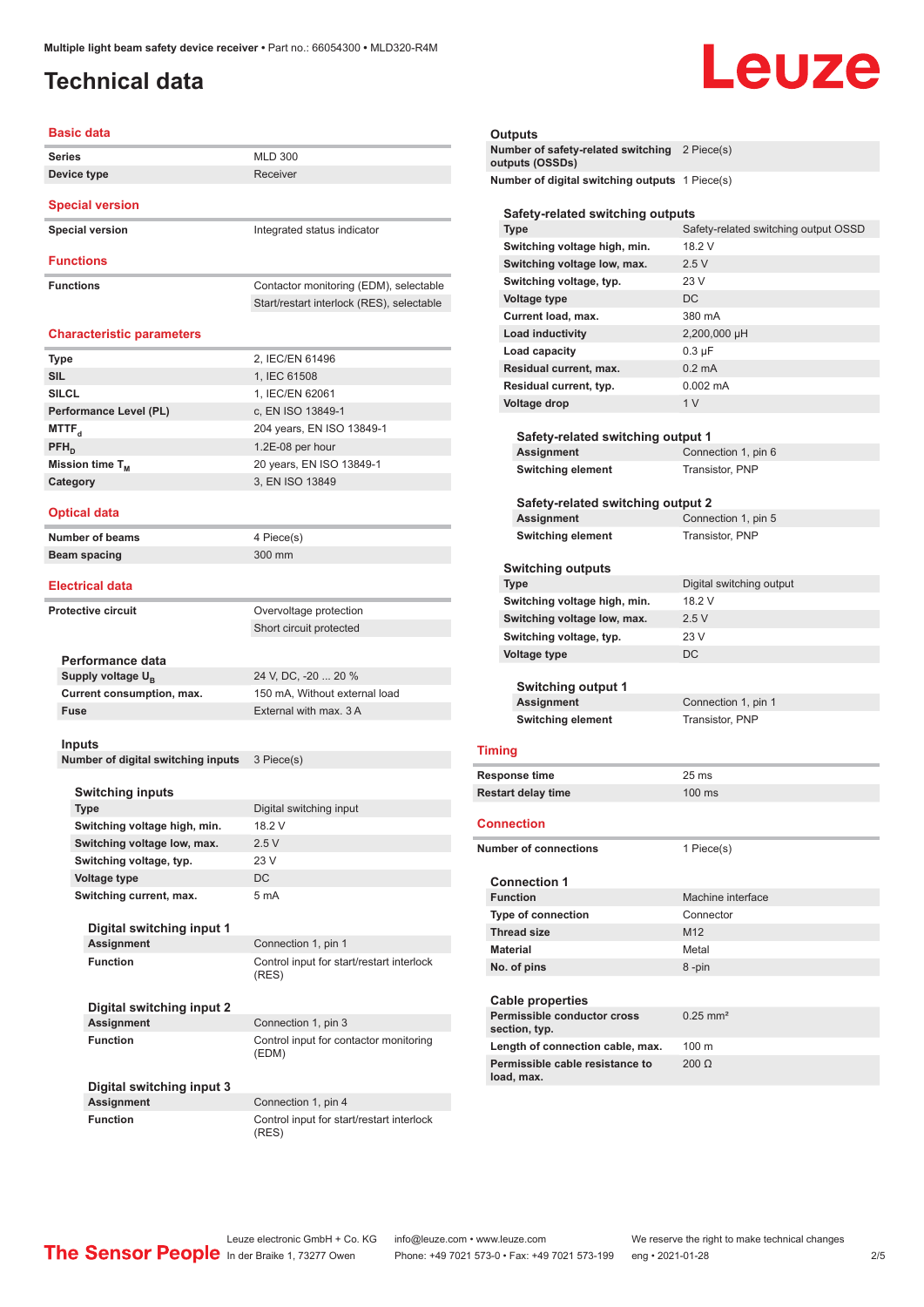### <span id="page-2-0"></span>**Technical data**

# Leuze

#### **Mechanical data**

| Dimension (W x H x L)                      | 52 mm x 1.000 mm x 64.7 mm |
|--------------------------------------------|----------------------------|
| <b>Housing material</b>                    | Metal                      |
| <b>Metal housing</b>                       | Aluminum                   |
| Lens cover material                        | Plastic / PMMA             |
| Material of end caps                       | Diecast zinc               |
| Net weight                                 | $2,200$ q                  |
| <b>Housing color</b>                       | Yellow, RAL 1021           |
| <b>Type of fastening</b>                   | Groove mounting            |
|                                            | Swivel mount               |
| Charles and the second and the self-second |                            |

#### **Operation and display**

| Type of display                | I FD        |  |
|--------------------------------|-------------|--|
| <b>Number of LEDs</b>          | 2 Piece(s)  |  |
| <b>Environmental data</b>      |             |  |
| Ambient temperature, operation | $-3055$ °C  |  |
| Ambient temperature, storage   | $-40$ 75 °C |  |

| Degree of protection         | IP 67          |
|------------------------------|----------------|
| <b>Protection class</b>      | III            |
| <b>Certifications</b>        | c CSA US       |
|                              | c TÜV NRTL US  |
|                              | TÜV Süd        |
| <b>US patents</b>            | US 6,418,546 B |
|                              | US 7,741,595 B |
|                              |                |
| <b>Classification</b>        |                |
|                              |                |
| <b>Customs tariff number</b> | 85365019       |
| eCl@ss 5.1.4                 | 27272703       |
| eCl@ss 8.0                   | 27272703       |
| eCl@ss 9.0                   | 27272703       |
| eCl@ss 10.0                  | 27272703       |
| eCl@ss 11.0                  | 27272703       |
| <b>ETIM 5.0</b>              | EC001832       |
| <b>ETIM 6.0</b>              | EC001832       |

**Certifications**

#### **Dimensioned drawings**

**Relative humidity (non-condensing)** 0 ... 95 %

All dimensions in millimeters





#### **Electrical connection**

**Connection 1**

| <b>Function</b>           | Machine interface |
|---------------------------|-------------------|
| <b>Type of connection</b> | Connector         |
| <b>Thread size</b>        | M12               |
| <b>Type</b>               | Male              |
| <b>Material</b>           | Metal             |
| No. of pins               | 8-pin             |
| Encoding                  | A-coded           |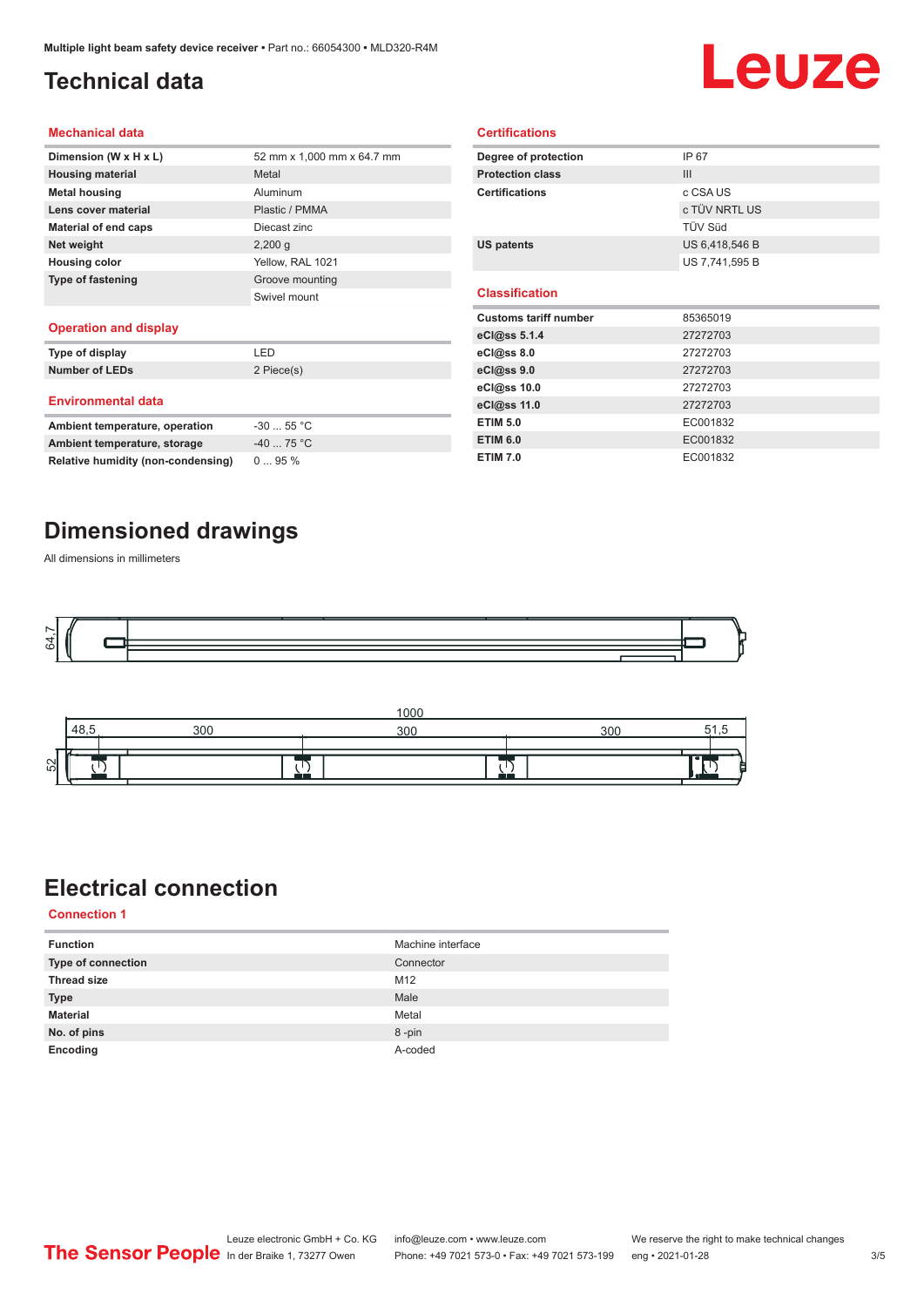#### <span id="page-3-0"></span>**Electrical connection**

## **Leuze**

| <b>Pin</b>     | <b>Pin assignment</b>  | <b>Conductor color</b> |
|----------------|------------------------|------------------------|
| 1              | RES/OSSD status signal | White                  |
| $\overline{2}$ | $+24V$                 | <b>Brown</b>           |
| 3              | <b>EDM</b>             | Green                  |
| $\overline{4}$ | <b>MODE</b>            | Yellow                 |
| 5              | OSSD <sub>2</sub>      | Gray                   |
| 6              | OSSD1                  | Pink                   |
|                | 0 V                    | <b>Blue</b>            |
| 8              | n.c.                   | Red                    |



### **Operation and display**

| <b>LED</b>     | <b>Display</b>           | <b>Meaning</b>                                       |
|----------------|--------------------------|------------------------------------------------------|
|                | Red, continuous light    | OSSD off.                                            |
|                | Green, continuous light  | OSSD on                                              |
|                | Red, flashing, 1 Hz      | External error                                       |
|                | Red, flashing, 10 Hz     | Internal error                                       |
|                | Green, flashing, 1 Hz    | Weak signal, device not optimally aligned or soiled. |
| $\overline{2}$ | Yellow, continuous light | Start/restart interlock locked.                      |

#### **Suitable transmitters**

| Part no. | <b>Designation</b> | <b>Article</b>                                      | <b>Description</b>                                                                                                            |
|----------|--------------------|-----------------------------------------------------|-------------------------------------------------------------------------------------------------------------------------------|
| 66001300 | MLD300-T4          | Multiple light beam<br>safety device<br>transmitter | Operating range: 0.5  50 m<br>Number of beams: 4 Piece(s)<br>Beam spacing: 300 mm<br>Connection: Connector, M12, Metal, 5-pin |

#### **Part number code**

| Part designation: MLDxyy-zab/t |                                                                                                                                                                   |  |  |
|--------------------------------|-------------------------------------------------------------------------------------------------------------------------------------------------------------------|--|--|
| <b>MLD</b>                     | Multiple light beam safety device                                                                                                                                 |  |  |
| $\boldsymbol{\mathsf{x}}$      | <b>Series</b><br>3: MLD 300<br>5: MLD 500                                                                                                                         |  |  |
| <b>yy</b>                      | <b>Function classes</b><br>00: transmitter<br>10: automatic restart<br>12: external testing<br>20: EDM/RES<br>30: muting<br>35: timing controlled 4-sensor muting |  |  |
| z                              | Device type<br>T: transmitter<br>R: receiver<br>RT: transceiver<br>xT: transmitter with high range<br>xR: receiver for high range                                 |  |  |
| a                              | Number of beams                                                                                                                                                   |  |  |